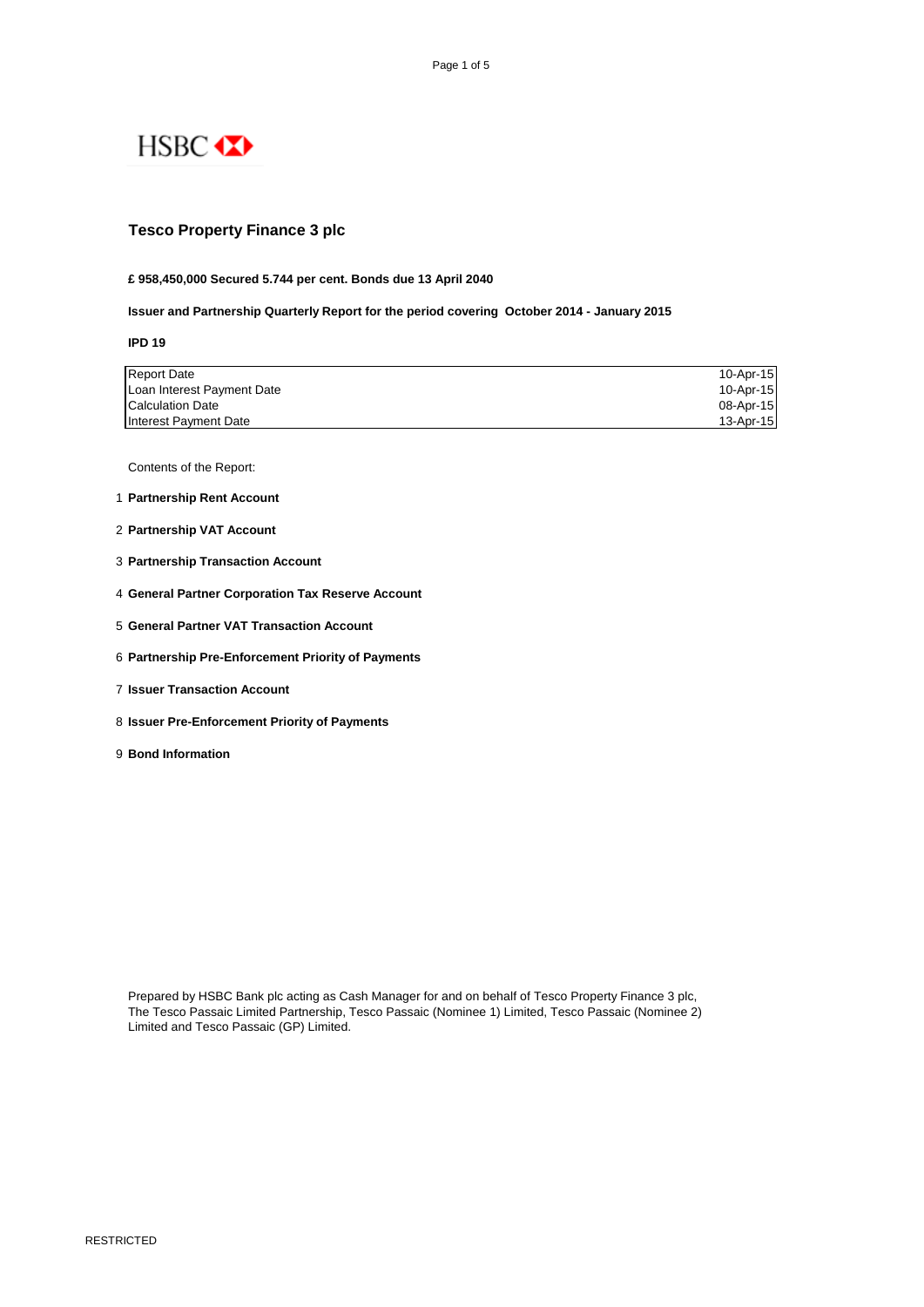## **1. Partnership Rent Account 70295444**

|             | Opening Balance                    | 5.000.03 Cr      |       |
|-------------|------------------------------------|------------------|-------|
| <b>DATE</b> | <b>ENTRY DETAILS</b>               | AMOUNT (£)       | CR/DR |
| 07-Jul-10   | Initial Deposit on Closing Date    | 5,000.00 Cr      |       |
| 23-Mar-15   | Rent                               | 14,059,569.60 Cr |       |
| 10-Apr-15   | To Partnership Transaction Account | 14,059,569.60 Dr |       |
|             | <b>Closing Balance</b>             | 5,000.03 Cr      |       |

# **2. Partnership VAT Account 70295460**

|                        | Opening Balance                   | 3,048,538.59 Cr                    |       |
|------------------------|-----------------------------------|------------------------------------|-------|
| <b>DATE</b>            | <b>ENTRY DETAILS</b>              | AMOUNT (£)                         | CR/DR |
| 29-Jan-15<br>23-Mar-15 | <b>VAT Payment</b><br>VAT Funding | 2,725,439.57 Dr<br>2,811,913.96 Cr |       |
|                        | <b>Closing Balance</b>            | 3,135,012.98 Cr                    |       |
|                        |                                   |                                    |       |

# **3. Partnership Transaction Account 70295452**

|             | <b>Opening Balance</b>   | 123,946,08 Cr    |       |
|-------------|--------------------------|------------------|-------|
| <b>DATE</b> | <b>ENTRY DETAILS</b>     | AMOUNT (£)       | CR/DR |
|             |                          |                  |       |
| 06-Apr-15   | <b>Credit Interest</b>   | 1,670.06 Cr      |       |
| 10-Apr-15   | Transfer from Rent       | 14,059,569.60 Cr |       |
| 10-Apr-15   | <b>Trustee Fee</b>       | 1,500.00 Dr      |       |
| 10-Apr-15   | <b>Ongoing Fee</b>       | 14,943.26 Dr     |       |
| 10-Apr-15   | <b>Expenses</b>          | 33,368.55 Dr     |       |
| 10-Apr-15   | Partnership Swap payment | 669,595.12 Cr    |       |
| 10-Apr-15   | <b>Partnership Debt</b>  | 14,456,591.26 Dr |       |
| 10-Apr-15   | Spenhill                 | 218,181.71 Dr    |       |
|             |                          |                  |       |
|             |                          |                  |       |
|             |                          |                  |       |
|             | <b>Closing Balance</b>   | 130,196.08 Cr    |       |
|             |                          |                  |       |

## **4. General Partner Corporation Tax Reserve Account 70295487**

|             | <b>Opening Balance</b> | $0.00$ Cr  |       |
|-------------|------------------------|------------|-------|
| <b>DATE</b> | <b>ENTRY DETAILS</b>   | AMOUNT (£) | CR/DR |
|             |                        |            |       |
|             |                        |            |       |
|             |                        |            |       |
|             | <b>Closing Balance</b> | $0.00$ Cr  |       |
|             |                        |            |       |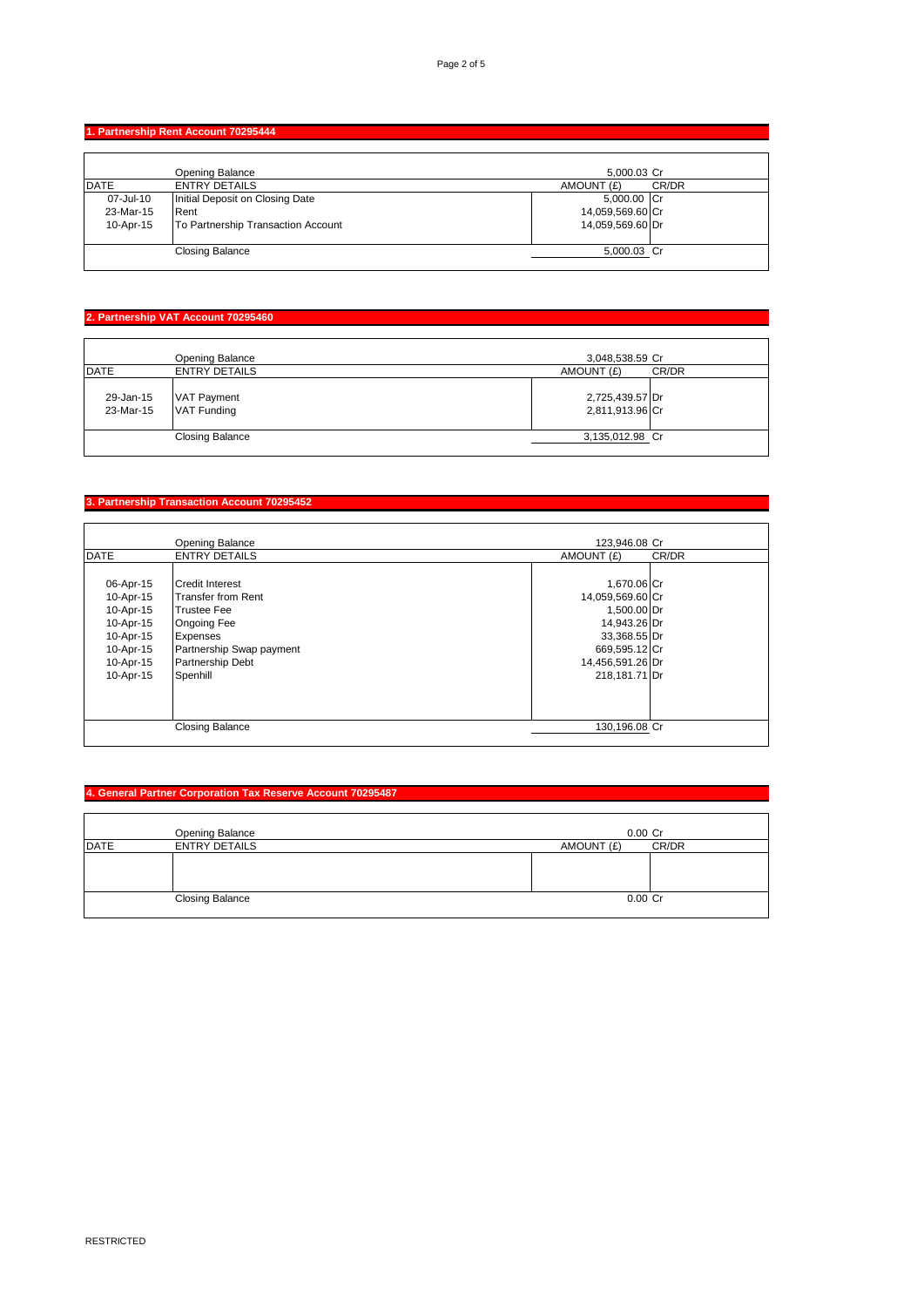## **5. General Partner VAT Transaction Account 70298993**

|             | Opening Balance        | 164,576.77 Cr |       |
|-------------|------------------------|---------------|-------|
| <b>DATE</b> | <b>ENTRY DETAILS</b>   | AMOUNT (£)    | CR/DR |
| 07-Jan-15   | <b>Credit Interest</b> | 62.22 CR      |       |
|             | <b>Closing Balance</b> | 164,638.99 Cr |       |

| <b>Expense Reserve Ledger - Max GBP 500,000.00</b> |                          |  |  |
|----------------------------------------------------|--------------------------|--|--|
|                                                    |                          |  |  |
| <b>DATE</b>                                        |                          |  |  |
|                                                    |                          |  |  |
| 10/10/2014                                         | 6,250.00                 |  |  |
| 10/01/2015                                         | 117,696.08               |  |  |
| 10/04/2015                                         | 6,250.00                 |  |  |
|                                                    | 130,196.08 Cr<br>Balance |  |  |

## **6. Partnership Pre-Enforcement Priority of Payments**

|           |                                                                           | Funds Paid Out of | <b>Funds Received into</b>     |
|-----------|---------------------------------------------------------------------------|-------------------|--------------------------------|
| Date      |                                                                           | account(E)        | account(E)                     |
| 10-Apr-15 |                                                                           |                   |                                |
|           | <b>Partnership Available Funds</b>                                        |                   |                                |
|           |                                                                           |                   |                                |
|           | a Rental Income                                                           |                   |                                |
|           | b Funds from Issuer under Partnership Swaps                               |                   | 14,059,569.60<br>14,456,632.00 |
|           | c From Partnership VAT Account                                            |                   |                                |
|           | d From Partnership Disposal Proceeds Account                              |                   |                                |
|           | e From Partnership Insurance Proceeds Account                             |                   |                                |
|           | f Interest received by the Partnership Accounts and Rent Account          |                   | 1,670.06                       |
|           | g Eligible Investment Earnings by Partnership                             |                   |                                |
|           | h Advance under Committed Subordinated Loan Agreement                     |                   |                                |
|           | i Net proceeds of a CPO Disposal or a Mortgage Property                   |                   |                                |
|           | i Net proceeds of a disposal of a Mortgage Property                       |                   |                                |
|           | k Any other sums standing to the credit of the Partnership Transaction Ac |                   |                                |
|           |                                                                           |                   |                                |
|           |                                                                           |                   |                                |
|           | <b>Partnership Pre-Enforcement Priority of Payments</b>                   |                   |                                |
|           |                                                                           |                   |                                |
|           | a Partnership Security Trustee Fees                                       | 1,500.00          |                                |
|           | b Issuer Security Trustee Fee, Bond Trustee, operating expenses of the    | 2,700.00          |                                |
|           | Issuer (Ongoing Partnership Facility Fee)                                 |                   |                                |
|           | c Partnership Operating Expenses excluding GP UK Tax                      |                   |                                |
|           | d Partnership Operator Fee                                                | 12,536.45         |                                |
|           | d Property Advisor Fee (Annual 25 K Jan)                                  |                   |                                |
|           | d Nominees Corporate Services Provider Fee                                | 20,832.10         |                                |
|           | d Nominees Holdco Corporate Services Provider Fee                         |                   |                                |
|           | d PL Propco Corporate Services Provider Fees                              |                   |                                |
|           | d Nominees Side Letter payments                                           |                   |                                |
|           | d Nominees Holdco Side Letter payments                                    |                   |                                |
|           | d Account Bank Fee                                                        |                   |                                |
|           | d Cash Manager Fee                                                        |                   |                                |
|           | Issuer Account Bank, PPA CM, CSP Fee (Ongoing Partnership Facility        |                   |                                |
|           | d Fee)                                                                    | 11,493.26         |                                |
|           | d Headlease payment                                                       |                   |                                |
|           | e Partnership Expenses Ledger payment (max £6,250)                        | 6,250.00          |                                |
|           | f Partnership Debt Interest                                               | 13,573,195.26     |                                |
|           | f Partnership Swap payment                                                | 13,787,036.88     |                                |
|           | g Partnership Debt Principal                                              | 883,396.00        |                                |
|           | Issuer Partnership Swap Termination Amount (Ongoing Partnership Facility  |                   |                                |
|           | h Fee)                                                                    | 750.00            |                                |
|           | i Partnership Swap Termination Amount                                     |                   |                                |
|           | j Property Pool Manager Fee                                               | 218, 181. 71      |                                |
|           | k Partnership Expenses Ledger payment                                     |                   |                                |
|           | I Alteration Adjustment Rent                                              |                   |                                |
|           | m Committed Subordinated Loan payment                                     |                   |                                |
|           | n Partnership Distribution Account                                        |                   |                                |
|           |                                                                           |                   |                                |
|           | Totals                                                                    | 28,517,871.66     | 28,517,871.66                  |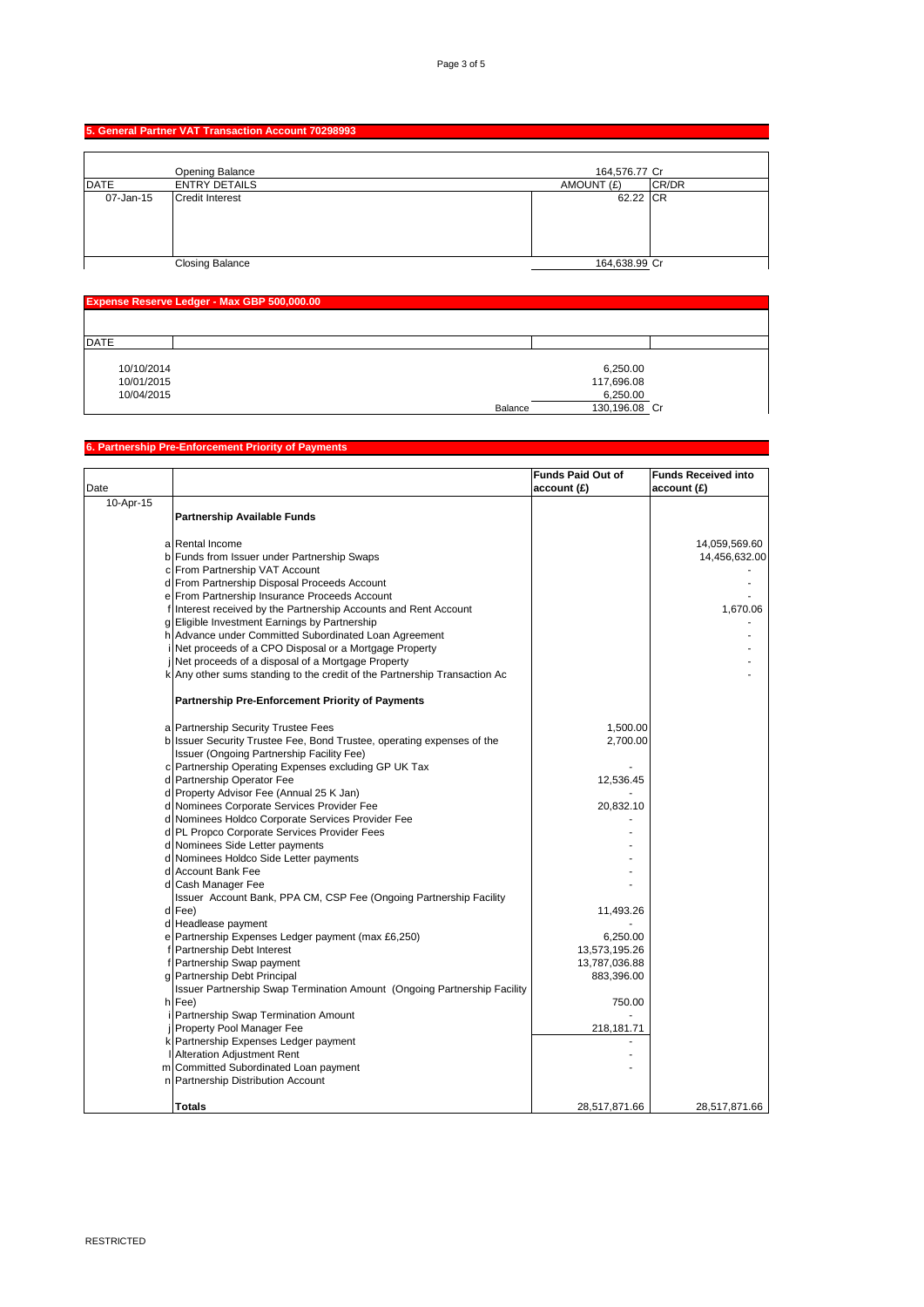## **7. Issuer Transaction Account 70295495**

|                                                                                                      | Opening Balance                                                                                                                                                                      | 34,654.94 Cr                                                                                                                     |
|------------------------------------------------------------------------------------------------------|--------------------------------------------------------------------------------------------------------------------------------------------------------------------------------------|----------------------------------------------------------------------------------------------------------------------------------|
| <b>DATE</b>                                                                                          | <b>ENTRY DETAILS</b>                                                                                                                                                                 | AMOUNT (£)<br>CR/DR                                                                                                              |
| 06-Apr-15<br>13-Apr-15<br>13-Apr-15<br>13-Apr-15<br>13-Apr-15<br>13-Apr-15<br>13-Apr-15<br>13-Apr-15 | <b>Credit Interest</b><br><b>Swaps Receipts</b><br><b>Partnership Debt</b><br>Swap Pays<br><b>Ongoing Fee</b><br><b>HSBC</b> Fee<br><b>Notes</b><br><b>Issuer Operating Expenses</b> | 72.37 Cr<br>669,595.12 Cr<br>14,456,591.26 Cr<br>669,595.12 Dr<br>14,943.26 Cr<br>7,700.00 Dr<br>14,456,591.27 Dr<br>6,493.26 Dr |
|                                                                                                      | <b>Closing Balance</b>                                                                                                                                                               | 35,477.30 Cr                                                                                                                     |

## **8. Issuer Pre-Enforcement Priority of Payments**

|           |                                                        | <b>Funds Paid Out of</b> | <b>Funds Received into</b> |
|-----------|--------------------------------------------------------|--------------------------|----------------------------|
| Date      |                                                        | account(E)               | account(E)                 |
|           |                                                        |                          |                            |
| 13-Apr-15 |                                                        |                          |                            |
|           | Ilssuer Available Funds                                |                          |                            |
|           | a Funds due to Issuer under Partnership Swap Agreement |                          | 13,787,036.88              |
|           | b Amounts due to Issuer in respect of Partnership Loan |                          | 14,471,534.52              |
|           | c Any amount due to Issuer under Issuer Swap Agreement |                          | 14,456,632.00              |
|           | d Interest Received by Issuer on Transaction Account   |                          | 72.37                      |
|           | e Eigible Investment Earnings                          |                          |                            |
|           | <b>Issuer Pre-Enforcement Priority of Payments</b>     |                          |                            |
|           | a Bond Trustee Fee                                     | 1,200.00                 |                            |
|           | a Issuer Security Trustee Fee                          | 1,500.00                 |                            |
|           | b Issuer Operating Expenses                            | 0.00                     |                            |
|           | c Issuer/Issuer Holdco Corporate Services Provider Fee | 6,493.26                 |                            |
|           | c Paying Agent Fee                                     | 500.00                   |                            |
|           | c Account Bank Fee                                     | 750.00                   |                            |
|           | c Cash Manager Fee                                     | 3,750.00                 |                            |
|           | d Bond Interest                                        | 13,573,195.27            |                            |
|           | d Bond Principal                                       | 883,396.00               |                            |
|           | d Issuer Swap Provider                                 | 13,787,036.88            |                            |
|           | d Partnership Swap payment<br>e Issuer Profit          | 14,456,632.00            |                            |
|           | f Swap Subordinated Amounts                            | 750.00                   |                            |
|           | g Issuer Partnership Swap Termination Amount           |                          |                            |
|           | h Issuer Transaction Account                           | 72.36                    |                            |
|           |                                                        |                          |                            |
|           | <b>Totals</b>                                          | 42,715,275.77            | 42.715.275.77              |